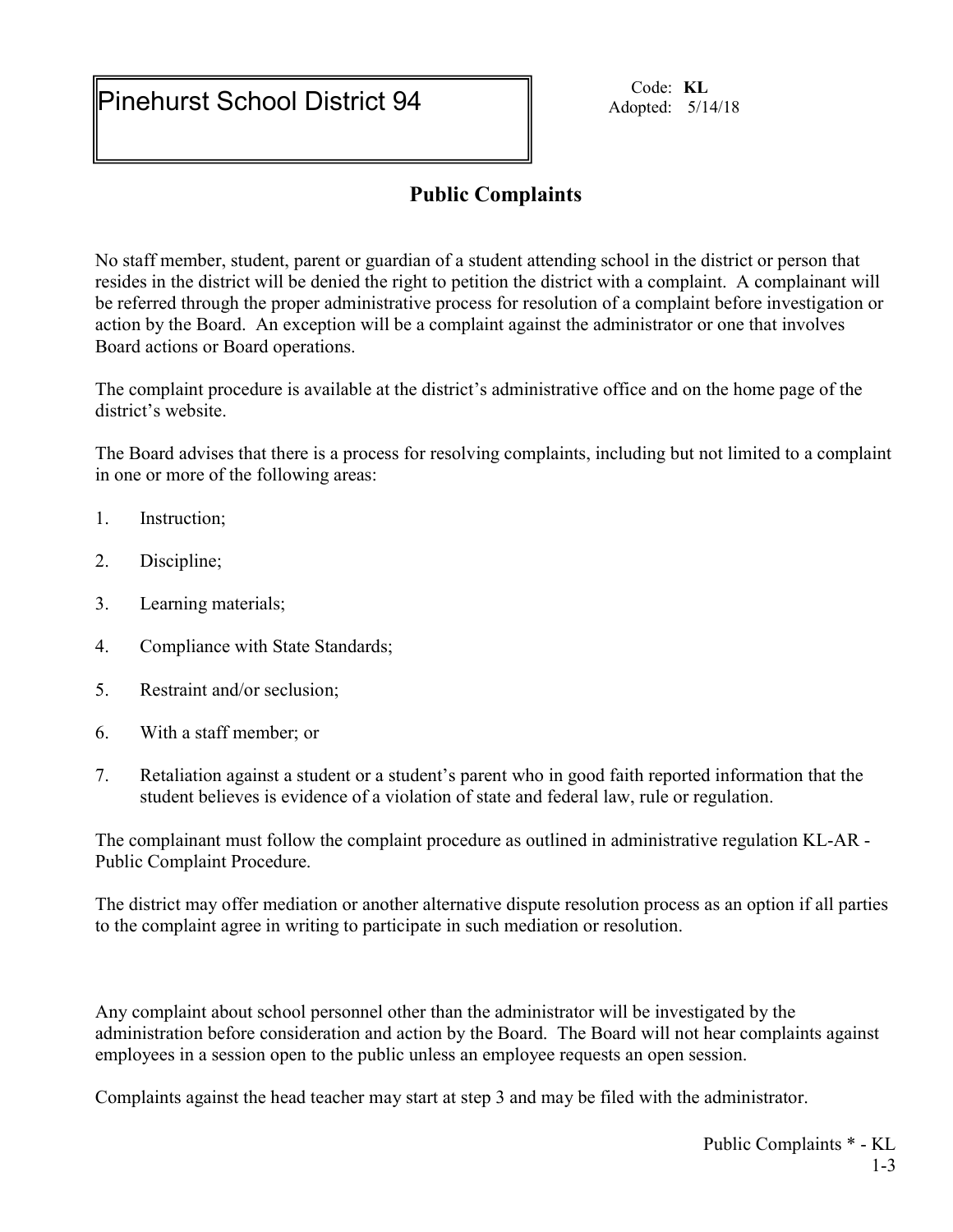Complaints against the administrator may start at step 4 and should be referred to the Board chair on behalf of the Board.

Complaints against the Board as a whole or against an individual Board member may start at step 4 and should be made to the Board chair on behalf of the Board.

Complaints against the Board chair may start at step 4 and may be made directly to the Board vice chair or legal counsel on behalf of the Board.

The administrator will develop and administer the complaint process, as appropriate.

If any complaint alleges a violation of Oregon Administrative Rule (OAR) Chapter 581, Division 22 (Standards), Oregon Revised Statute (ORS) 339.285 to 339.383 or OAR 581-021-0550 to 581-021-0570 (Restraint and Seclusion) or ORS 659.852 (Retaliation), and the complaint is not resolved through the complaint process, complainant, who is a student, a parent or guardian of a student attending a school in the district or a person who resides in the district, may appeal rights with the Deputy Superintendent of Public Instruction as outlined in Oregon Administrative Rule (OAR) 581-002-0040[ (See KL-AR(2) - Appeal to the Deputy Superintendent of Public Instruction)].